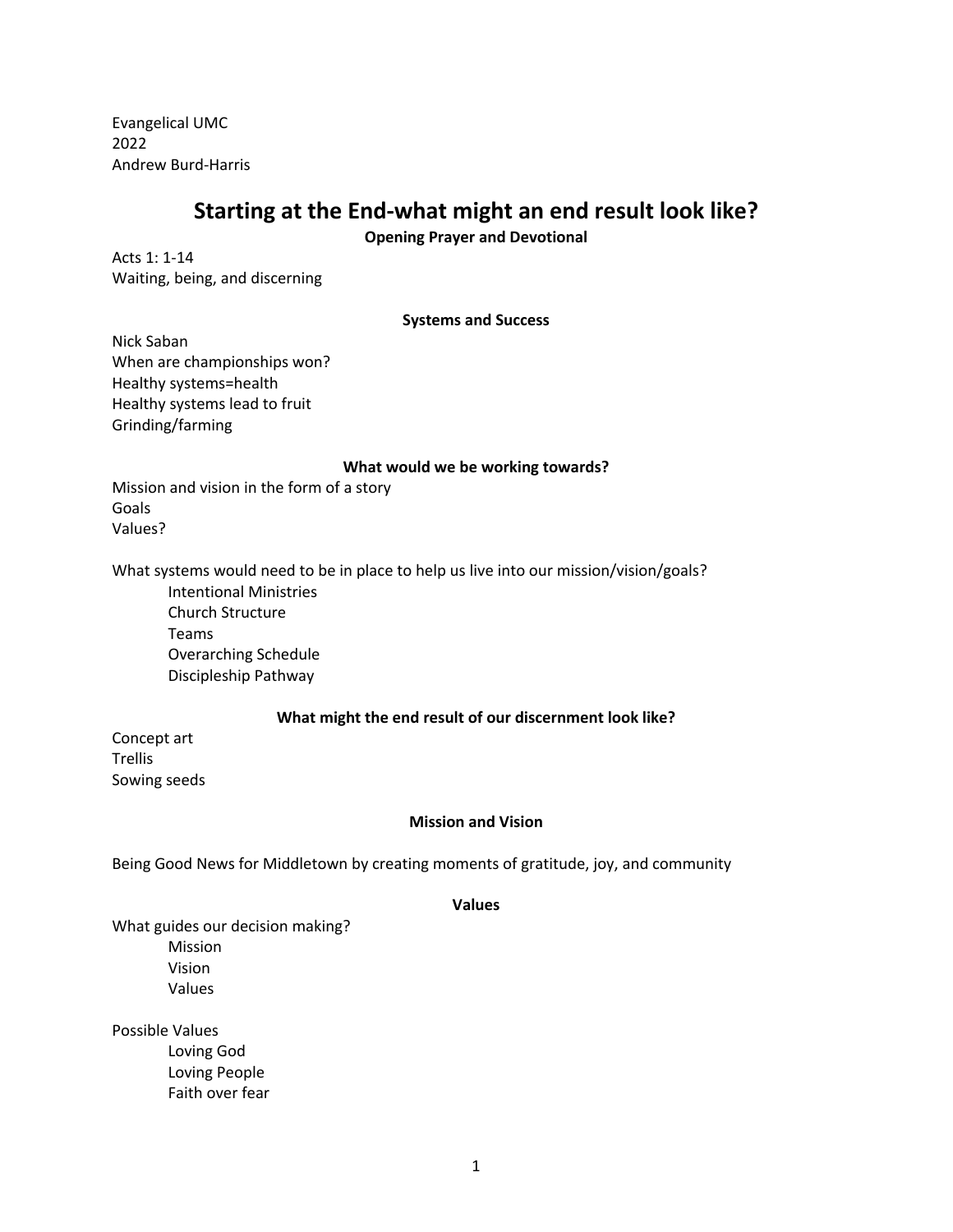#### **Goals**

- Intentionally design and execute three opportunities for gratitude a year
- Intentionally design and execute three opportunities for joy a year
- Intentionally design and execute three opportunities for community a year

### **Possible Intentional Ministries**

- Thank you, meals, to people serving our community
- Create worship opportunities that might offer gratitude, joy, and community
	- o Christmas hymn sing with Christmas cookies
		- o A worship service to bless people who serve in our community
- Neighborhood groups
- Community Events
	- o Ice cream socials
	- o Pop-up food events

#### **Possible Church Structure**

Possibility One

The Charge Conference

Church Council

*Program and Ministry Committees*

Worship

Creative Design Team

Logistics Team

# Tech Team

Christian Education

# Share and Care

Visitation Team

Extending the Table Team

#### Membership

Retention Team

Mission and Outreach

*Administrative Committees*

Board of Trustees

Committee on Finance

Committee on Nominations and Lay Development

Committee on Staff-Parish Relations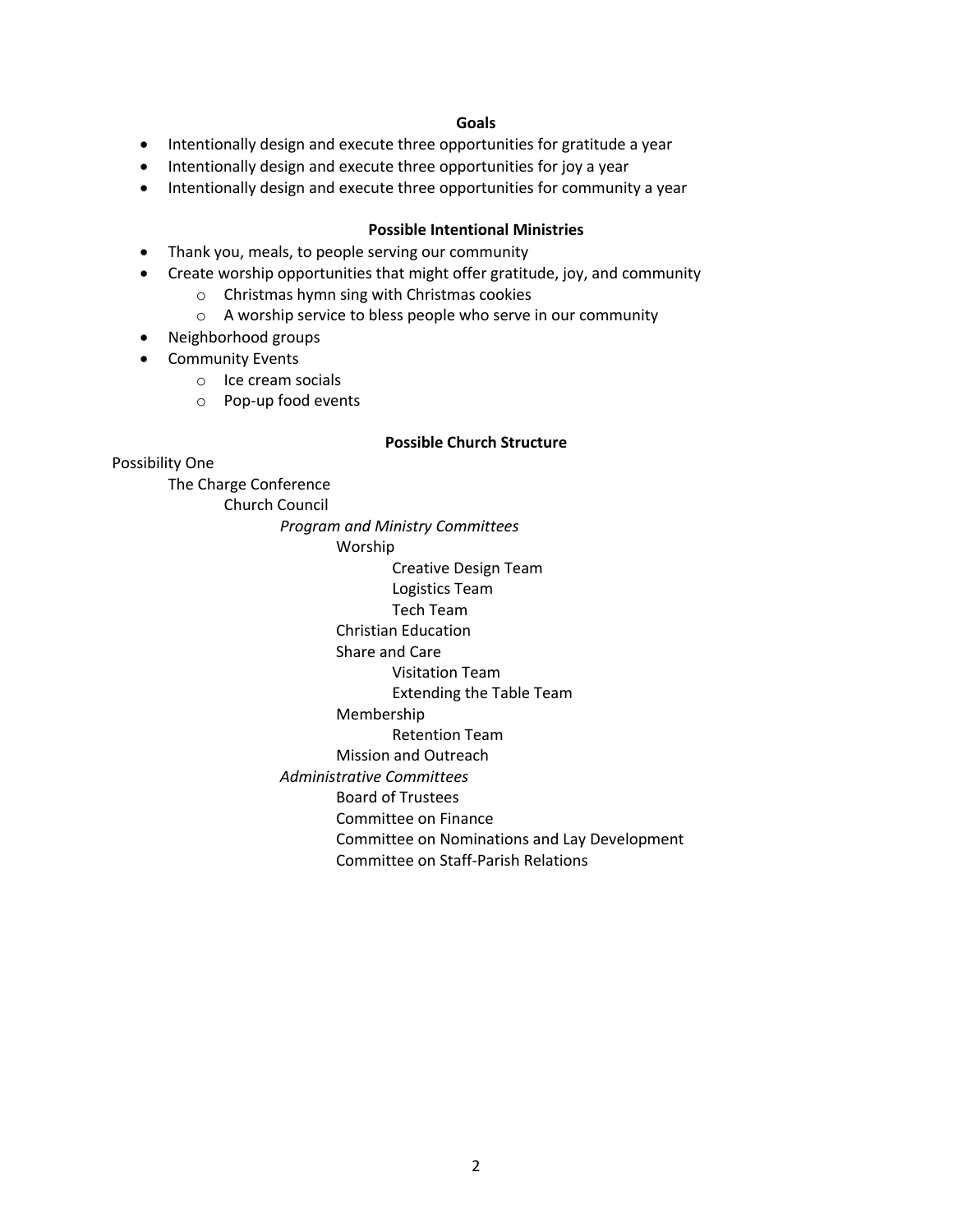

### **Reoccurring Schedule**

# Sundays

Sunday school Worship Money Counting and Recording Extending the Table (Communion Sundays) Membership Retention (reach out to folks missing average worship attendance) Hospitality Team (reach out to visitors)

# Weekdays

Bible Studies Neighborhood Group Meetings Choir Practice

### Monthly

Leadership Board Meetings Team Meetings (as needed) Goal Events